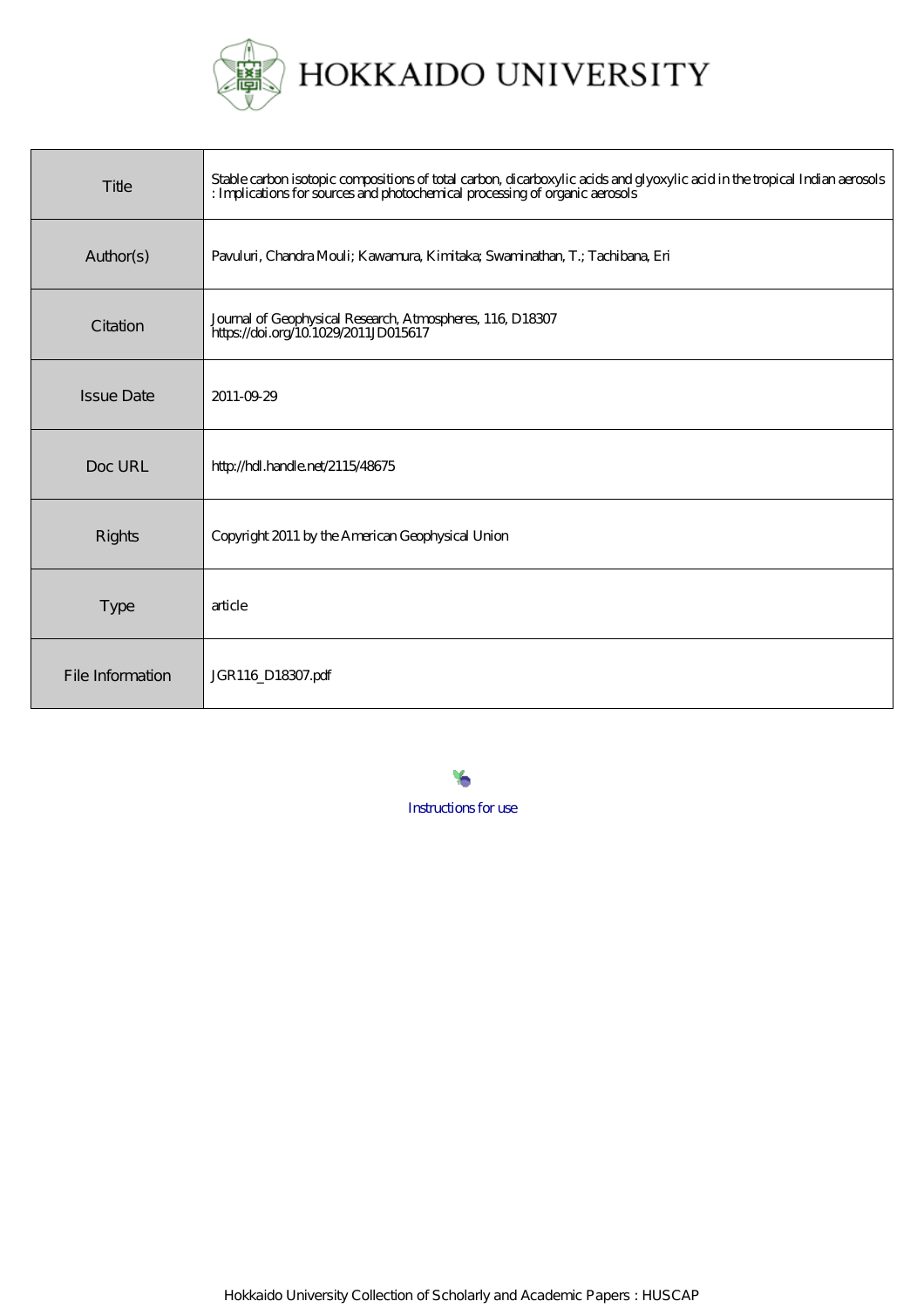# Stable carbon isotopic compositions of total carbon, dicarboxylic acids and glyoxylic acid in the tropical Indian aerosols: Implications for sources and photochemical processing of organic aerosols

Chandra Mouli Pavuluri,<sup>1</sup> Kimitaka Kawamura,<sup>1</sup> T. Swaminathan,<sup>2</sup> and Eri Tachibana<sup>1</sup>

Received 11 January 2011; revised 18 June 2011; accepted 28 June 2011; published 29 September 2011.

[1] The tropical Indian aerosols (PM<sub>10</sub>) collected on day- and nighttime bases in winter and summer, 2007 from Chennai (13.04°N; 80.17°E) were studied for stable carbon isotopic compositions ( $\delta^{13}$ C) of total carbon (TC), individual dicarboxylic acids (C<sub>2</sub>–C<sub>9</sub>) and glyoxylic acid ( $\omega$ C<sub>2</sub>).  $\delta$ <sup>13</sup>C values of TC ranged from −23.9‰ to −25.9‰ (−25.0 ± 0.6‰; n = 49). Oxalic  $(C_2)$  (−17.1 ± 2.5‰), malonic  $(C_3)$  (−20.8 ± 1.8‰), succinic (C<sub>4</sub>) (−22.5 ± 1.5‰) and adipic (C<sub>6</sub>) (−20.6 ± 4.1‰) acids and  $\omega$ C<sub>2</sub> acid (−22.4 ± 5.5‰) were found to be more enriched with <sup>13</sup>C compared to TC. In contrast, suberic (C<sub>8</sub>) (−29.4 ± 1.8‰), phthalic (Ph) (−30.1 ± 3.5‰) and azelaic (C<sub>9</sub>) (−28.4 ± 5.8‰) acids showed smaller  $\delta^{13}$ C values than TC. Based on comparisons of  $\delta^{13}$ C values of TC in Chennai aerosols to those (−24.7 ± 2.2‰) found in unburned cow‐dung samples collected from Chennai and isotopic signatures of the particles emitted from point sources, we found that biofuel/biomass burning are the major sources of carbonaceous aerosols in South and Southeast Asia. The decrease in  $\delta^{13}$ C values of C<sub>9</sub> diacid by about 5‰ from winter to summer suggests that tropical plant emissions also significantly contribute to organic aerosol in this region. Significant increase in  $\delta^{13}$ C values from C<sub>4</sub> to C<sub>2</sub> diacids in Chennai aerosols could be attributed for their photochemical processing in the tropical atmosphere during long‐range transport from source regions.

Citation: Pavuluri, C. M., K. Kawamura, T. Swaminathan, and E. Tachibana (2011), Stable carbon isotopic compositions of total carbon, dicarboxylic acids and glyoxylic acid in the tropical Indian aerosols: Implications for sources and photochemical processing of organic aerosols, J. Geophys. Res., 116, D18307, doi:10.1029/2011JD015617.

## 1. Introduction

[2] Carbonaceous aerosols that comprise elemental carbon (EC) and organic carbon (OC) have large impacts on human health [Baltensperger et al., 2008] and radiation budget in the atmosphere [Maria et al., 2004; Ramanathan et al., 2001]. Organic aerosols (OA), which represent a large fraction (20– 90%) of fine aerosols, are emitted from various primary sources and secondarily produced in the atmosphere by oxidation of volatile organic compounds (VOCs) followed by condensation on existing particles and/or nucleation. The pollutant emissions to the atmosphere are large in South and Southeast Asia due to growing economies, particularly in India [World Bank, 2000], and due to biomass burning including forest fires as well as widespread use of biofuels (dung cake, wood and agricultural waste) for cooking [Tata

Copyright 2011 by the American Geophysical Union. 0148‐0227/11/2011JD015617

Energy Research Institute, 1997]. Heavily polluted atmospheres have been observed last decades in this region [Lelieveld et al., 2001], which cause a long-term dimming over the region that extends to the equatorial Indian Ocean [Ramanathan et al., 2001]. Recently, Pavuluri et al. [2010] found high concentrations  $(227-1030 \text{ ng m}^{-3})$  of dicarboxylic acids with high abundance of oxalic acid in the tropical Indian aerosols.

[3] However, the studies on origins of carbonaceous aerosols in South and Southeast Asia are sparse and ambiguous; Novakov et al. [2000] reported that fossil fuel combustion and biomass burning would contribute about 80% and 20%, respectively. Recently, Venkataraman et al. [2005] estimated that contributions of fossil fuel combustion, open biomass burning and biofuel combustion to EC are 25%, 33%, and 42% whereas those to OC are 13%, 43%, and 44%, respectively. More recently, Gustafsson et al. [2009] found a much larger contribution of biomass burning to EC (48%) and soot carbon (68%). On the other hand, Stone et al. [2010] estimated a larger (54–84%) contribution of non‐combustion sources to OC, which were considered as secondary processes. Hence, it is highly important to better understand the major sources of atmospheric aerosols as well as their

<sup>&</sup>lt;sup>1</sup>Institute of Low Temperature Science, Hokkaido University, Sapporo, Japan.

Department of Chemical Engineering, Indian Institute of Technology Madras, Chennai, India.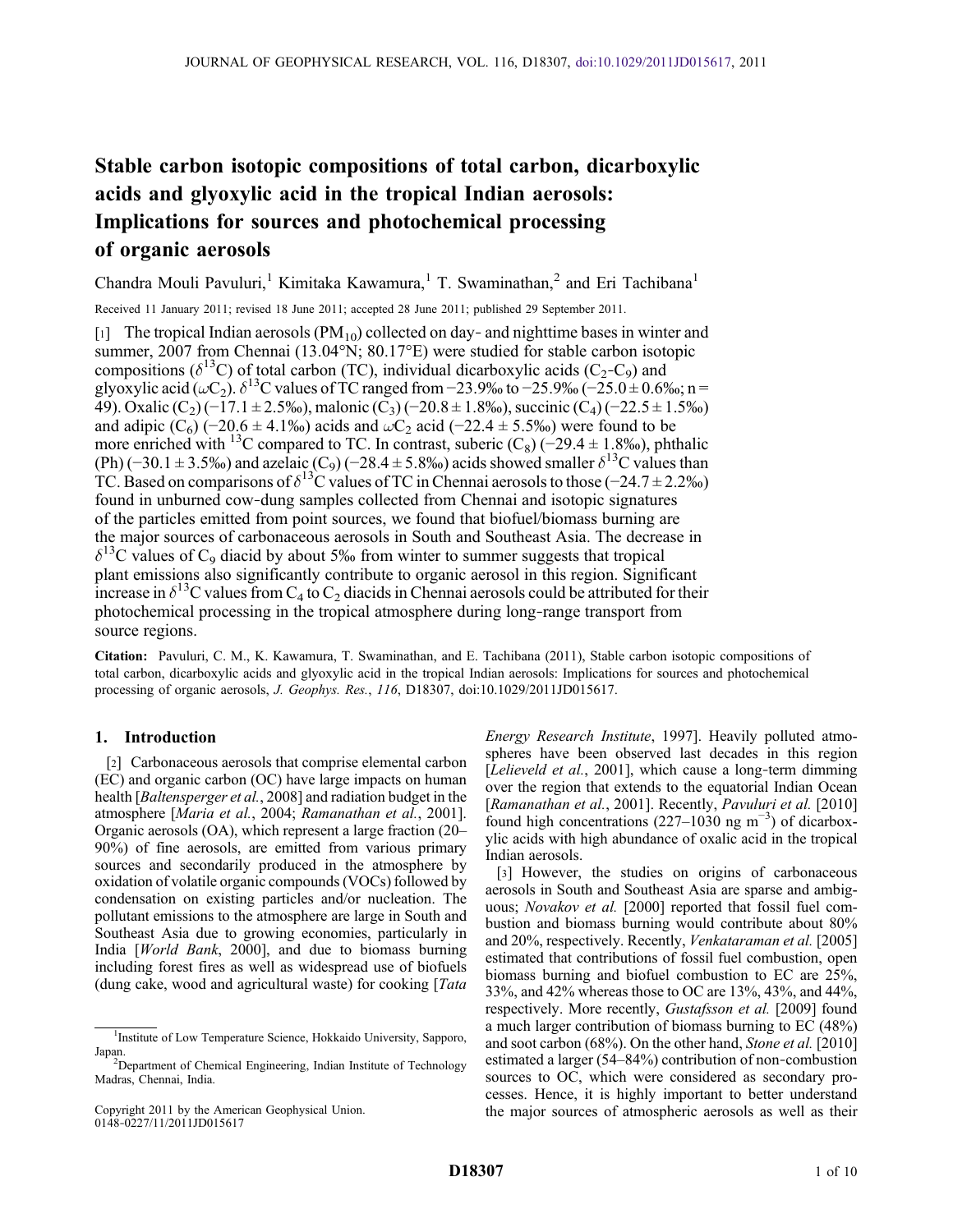

Figure 1. A map of South and Southeast Asia with sampling site, Chennai (13.04°N; 80.17°E), India together with plots of ten‐day air mass trajectories arriving at an altitude of 500 m over Chennai in winter (January 23 to February 6) and summer (May 22–31), 2007.

photochemical processing during long‐range transport in this region.

[4] Stable carbon isotopic compositions ( $\delta^{13}$ C) of total carbon (TC) and specific organic compounds are very useful for investigating sources and long-range atmospheric transport of organic aerosols [Cachier et al., 1985; Chesselet at al., 1981; Fang et al., 2002; Martinelli et al., 2002; Narukawa et al., 2008; Rudolph et al., 2003; Simoneit, 1997]. Compound specific stable carbon isotope analysis (CSCIA) of small hydrocarbons can provide highly valuable information on photochemical processing of individual compounds in the atmosphere, and contribution of effective mixing processes of the compounds during long-range transport [Rudolph et al., 2000, 2002, 2003; Saito et al., 2002]. Narukawa et al. [1999] demonstrated a significant contribution from flaming and/or smoldering combustion of  $C_3$  plants during large– scale forest fires in Southeast Asia using  $\delta^{13}$ C values of aerosol carbon. Turekian et al. [2003] estimated the relative contributions of particulate carbon from marine and continental sources and identified the predominant marine contribution to oxalate at Bermuda on the basis of  $\delta^{13}C$ .

[5] Recently, *Kawamura and Watanabe* [2004] developed a novel method for CSCIA of diacids and ketoacids using gas chromatography/isotope ratio mass spectrometry (GC/irMS). Since then, CSCIA of diacids has successfully been used to assess the extent of photochemical processing (aging) of aerosols during long‐range atmospheric transport [Aggarwal and Kawamura, 2008; Wang and Kawamura, 2006]. Diacids and related polar compounds, which comprise a significant fraction of organic aerosols [Kawamura and Usukura, 1993], are mainly formed by secondary processes in the atmosphere [Kawamura et al., 1996; Satsumabayashi et al., 1990], although they can be generated from primary sources including fossil fuel combustion [Kawamura and Kaplan, 1987], biomass burning [Narukawa et al., 1999; Kundu et al., 2010] and meat cooking [Rogge et al., 1991]. In addition, photochemical oxidation of higher diacids is also an important process to produce lower diacids in the atmosphere [Kawamura et al., 2005].

[6] Here we report  $\delta^{13}C$  of TC, diacids (C<sub>2</sub>-C<sub>9</sub>) and glyoxylic acid ( $\omega$ C<sub>2</sub>) in the tropical Indian aerosols (PM<sub>10</sub>) collected from Chennai in winter and summer, 2007 and the  $\delta^{13}$ C values of TC measured in unburned cow-dung samples collected from Chennai. The origins of carbonaceous aerosols in South and Southeast Asia are identified based on  $\delta^{13}C$ values of the Chennai aerosols and their comparison to literature values together with the air mass trajectories. The results of  $\delta^{13}$ C of diacids and  $\omega C_2$  are discussed in terms of photochemical processing of aerosols during long‐range transport in the tropical atmosphere. The temporal changes in  $\delta^{13}$ C values of diacids are also interpreted.

#### 2. Experimental

#### 2.1. Aerosol and Cow‐Dung Sampling

[7] The tropical Indian aerosols  $(PM_{10})$  were collected on day‐ (approximately 6:00–18:00 LT) and nighttime (18:00– 6:00 LT) bases in winter (January 23 to February 6,  $n = 29$ ) and summer (May 22–31,  $n = 20$ ) 2007 from a mega-city, Chennai (13.04°N; 80.17°E) located on the southeast coast of India (see Figure 1). Sampling was performed on the rooftop of the Mechanical Sciences building (∼18 m above the ground level), Indian Institute of Technology Madras (IITM), Chennai using a high volume air sampler (Envirotech APM 460 DX, India) and pre-combusted (450  $\degree$ C, 4 h) quartz fiber filters (Pallflex 2500QAT-UP,  $20 \times 25$  cm). The sample filter was placed in a pre‐heated glass jar with a Teflon‐lined screw cap and stored in darkness at −20°C prior to analysis.

[8] Three cow-dung samples; (1) dung in cow barnyard, (2) commercially available dung cake that contained rice straw residue, and (3) dung pellets on roadside that were exposed to sun light and traffic emissions for several days were also collected from Chennai in May 2009. The samples were packed in aluminum foil and stored in a dark room at −20°C prior to analysis.

## 2.2. Determination of Stable Carbon Isotopic Ratios of Total Carbon

[9]  $\delta^{13}$ C values of total carbon (TC) were determined using elemental analyzer coupled with isotope ratio mass spectrometry (EA/irMS) (Carlo Erba NA 1500 EA and Finnigan MAT Delta Plus) as reported elsewhere [Narukawa et al., 1999]. One disc (1.4 cm in diameter) of filter sample was placed in a tin cup, introduced into EA and then oxidized in a combustion column packed with CuO at 1020°C. The derived gases  $(CO_2$  and  $NO_x)$  were introduced into the reduction column to reduce  $NO_x$  to  $N_2$  and then isolated on a gas chromatograph installed in the EA system.  $CO<sub>2</sub>$  and  $N<sub>2</sub>$  gases were transferred to EA/irMS via an interface (ConFlo II) for isotope ratio measurement. The  $\delta^{13}$ C values of TC relative to Pee Dee Belemnite (PDB) are calculated using the equation:

$$
\delta^{13}C = \left[ \left(^{13}C/^{12}C \right)_{sample} / \left(^{13}C/^{12}C \right)_{standard} - 1 \right] \times 1000.
$$

[10] The analytical error based on replicate analysis was 0.1‰. Aerosol samples were not decarbonated prior to the measurements because we assume that Chennai aerosols may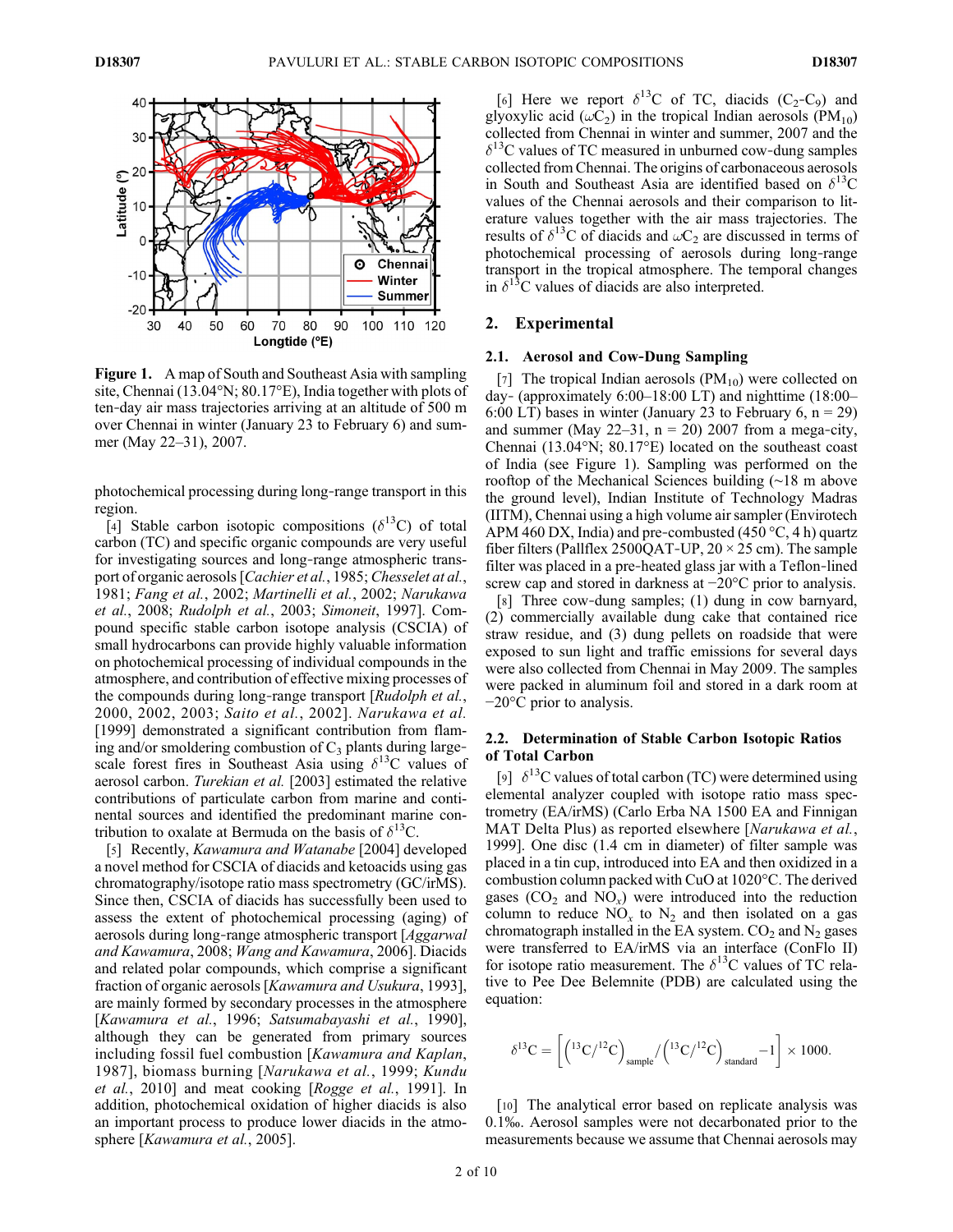contain negligible amount of CaCO<sub>3</sub> and its  $\delta^{13}$ C (around 0‰) [Kawamura and Yasui, 2005; Wang et al., 2005] may not affect the  $\delta^{13}$ C of TC. In fact, Ca<sup>2+</sup> concentrations were found to be low (range:  $0.07-2.0 \ \mu g \ m^{-3}$ ; ave.  $0.37 \ \mu g \ m^{-3}$ ) in these samples [Pavuluri et al., 2011] that further supports our assumption.

## 2.3. Determination of Stable Carbon Isotopic Ratios of Dicarboxylic Acids and Glyoxylic Acid

[11]  $\delta^{13}$ C values of diacids (C<sub>2</sub>-C<sub>9</sub>) and glyoxylic acid  $(\omega C_2)$  relative to Pee Dee Belemnite (PDB) were measured using the method developed by Kawamura and Watanabe [2004]. Briefly, an aliquot of filter sample was extracted with Milli-Q water (10 ml  $\times$  3) under ultrasonication for 10 min. The extracts were concentrated to near dryness using a rotary evaporator under vacuum, and then reacted with  $14\%$  BF<sub>3</sub> in 1-butanol at  $100\degree$ C to derive diacids and related compounds to dibutyl esters and/or dibutoxy acetals. The derivatized samples were extracted with  $n$ -hexane and then analyzed using a capillary gas chromatography (GC‐FID; HP6890) and GC‐mass spectrometry (GC‐MS) system for their peak identification and concentrations [Kawamura, 1993; Kawamura and Ikushima, 1993; Pavuluri et al., 2010], prior to the stable carbon isotope analyses.

[12] An appropriate amount of internal standard  $(n-C_{13})$ alkane) was spiked to the derivatized fraction, and  $\delta^{13}C$  of the derivatives were determined using GC/irMS (HP 6890 GC and Finnigan-MAT Delta plus).  $\delta^{13}$ C of free diacids and  $\omega C_2$  in the sample were then calculated based on a mass balance equation using the measured  $\delta^{13}$ C of the derivatives and the derivatizing agent. The isotopic fractionation during derivatization step has been reported to be small  $(\leq 0.71\%)$ based on the comparison of theoretical  $\delta^{13}$ C values of authentic diacid samples measured by EA/irMS and those of calculated  $\delta^{13}$ C values [Kawamura and Watanabe, 2004]. Each sample was analyzed in duplicate and the mean  $\delta^{13}C$  is reported. Difference in  $\delta^{13}$ C of free acids in duplicate analyses was generally below 1‰. However, for minor species, the difference was some times up to 1.5‰ and occasionally over 2‰.

## 2.4. Meteorology

[13] During the sampling, the ambient temperature and relative humidity varied from 14.2°C to 34.9°C (ave. 23°C) and 38% to 89% (ave. 68%) in winter, whereas in summer their ranges were  $28.3-41^{\circ}\text{C}$  (ave.  $32^{\circ}\text{C}$ ) and  $31-81\%$  (ave. 60%), respectively. Wind speed and wind direction showed clear diurnal variations in both winter and summer [Pavuluri et al., 2010] due to land/sea breeze circulation that occur at the Chennai coast [Srinivas et al., 2006, 2007]. No rainfall was observed during the campaigns.

## 2.5. Air Mass Trajectories

[14] Ten-day air mass trajectories arriving in Chennai at an altitude of 500 m for every 6 h were computed using the HYSPLIT model of the National Oceanic and Atmospheric Administration (http://www.ready.noaa.gov/ready/ open/hysplit4.html). The results showed three major transport pathways with different source regions during the campaigns (see Figure 1). In winter (23 January to 6 February), the air masses that arrived in Chennai originated from the Middle East, the Indian mainland and/or the Southeast Asia. In

summer (22–31 May), the air masses originated from the Arabian Sea and/or the Indian Ocean passing over southern part of the Indian subcontinent.

## 3. Results and Discussion

## 3.1. Stable Carbon Isotopic Composition  $(\delta^{13}C)$ of Total Carbon

[15] Table 1 presents  $\delta^{13}$ C values of total carbon (TC), together with diacids (C<sub>2</sub>-C<sub>9</sub>) and glyoxylic acid ( $\omega$ C<sub>2</sub>), in the tropical Indian aerosols  $(PM_{10})$  collected on day- and nighttime bases in winter and summer 2007. Their averages and 95% confidence interval for day‐ and nighttime in winter and summer are shown in Figure 2.  $\delta^{13}$ C values of TC ranged from  $-25.9\%$  to  $-23.9\%$  ( $-25.0 \pm 0.6\%$ ); n = 49). The  $\delta^{13}$ C of TC in Chennai aerosols did not show any significant seasonal or diurnal variation (Table 1 and Figure 2) although the source regions of air masses are different from season to season (Figure 1). As the air masses that arrived in Chennai passed over the Bay of Bengal in winter and originated from the Arabian Sea and/or Indian Ocean in summer (Figure 1), it is important to estimate the relative contribution of marine sources to TC.

[16] The isotopic composition of marine and continental carbonaceous aerosols has been well studied [Chesselet et al., 1981; Cachier et al., 1985] and the representative  $\delta$ <sup>13</sup>C values for marine and continental carbon are considered to be −21‰ and about −26‰, respectively [Narukawa et al., 2008; Turekian et al., 2003]. Here, we applied these  $\delta^{13}$ C values as end‐members of marine and continental aerosols to calculate the relative contributions using the following equations:

$$
\delta^{13}\text{C}_{\text{aerosol}} = f_{\text{marine}} \times \delta^{13}\text{C}_{\text{marine}} + f_{\text{continued}} \times \delta^{13}\text{C}_{\text{continued}}
$$

$$
f_{\text{marine}} + f_{\text{continued}} = 1
$$

where  $f_{\text{marine}}$  and  $f_{\text{continental}}$  are the fractions of marine and continental carbon, respectively, and  $\delta^{13}C_{\text{marine}}$  and  $\delta^{13}$ C<sub>continental</sub> are the isotopic values for two end-members.

[17] The estimated contributions of marine carbon to Chennai aerosols were from 1% to 37% with an average of 19%. Our estimate (19%) for Chennai aerosols is lower than those reported for marine aerosols collected at Bermuda  $(38\%)$  [*Turekian et al.*, 2003] and high-Arctic aerosols  $(45\%)$ [Narukawa et al., 2008] that were affected by continental (anthropogenic) and marine sources. Thus, the carbonaceous aerosols in Chennai may have mainly originated from continental sources; fossil fuel combustion, biofuel/biomass burning and/or terrestrial plant emissions.

## 3.2. Comparison of  $\delta^{13}$ C Values of TC in Chennai Aerosols With Literature Values

[18] Figure 3a compares the range and/or mean (including standard deviation) of  $\delta^{13}$ C values of TC in ambient aerosols collected from various locations, which are influenced by specific sources, together with those of Chennai aerosols.  $\delta^{13}$ C of the particles collected during controlled combustions of vegetation and unburned cow‐dung (source substance) samples are also depicted in Figure 3b.  $\delta^{13}$ C values found in Chennai aerosols (−25.0 ± 0.6‰) are comparable to those reported for urban locations such as Tokyo (−25.0 ± 0.8‰) and Mexico City (−25.1‰) where fossil fuel (probably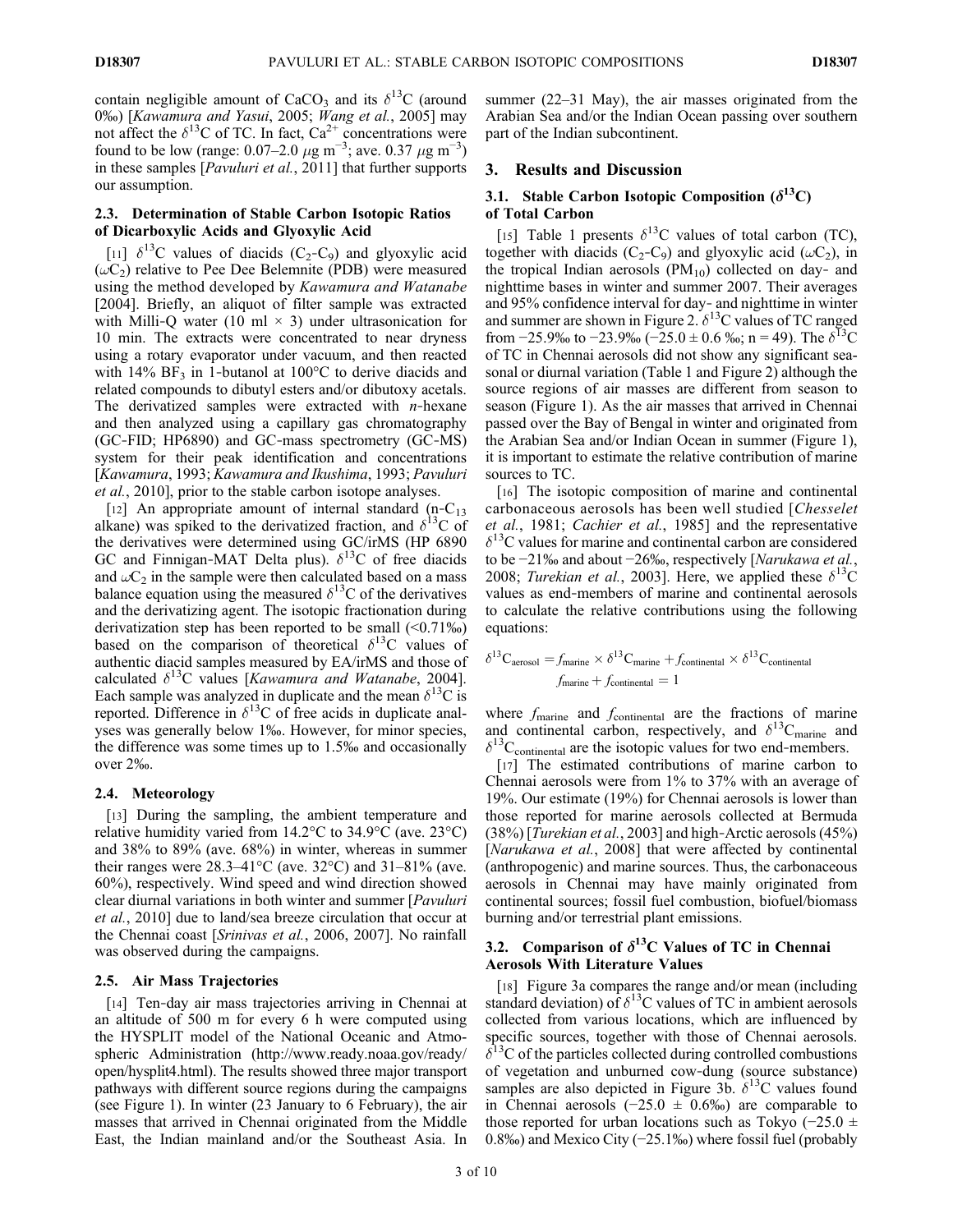**Table 1.** Stable Carbon Isotopic Ratios ( $\delta^{13}C$ ; ‰) of Total Carbon (TC), Dicarboxylic Acids and Glyoxylic Acid in the Tropical Indian Aerosols (PM<sub>10</sub>) Collected on Day- and Nighttime Bases in Winter (January 23 to February 6) and Summer (May 22–31) 2007 From Chennai, India<sup>a</sup>

 $\overline{\phantom{0}}$ 

|                                |                    |                   |                    |                                         | Diacids                  |                    |                    |                  |                                  |
|--------------------------------|--------------------|-------------------|--------------------|-----------------------------------------|--------------------------|--------------------|--------------------|------------------|----------------------------------|
| Sample ID                      | TC                 | Oxalic<br>$(C_2)$ | Malonic<br>$(C_3)$ | Succinic<br>$(C_4)$                     | Adipic<br>$(C_6)$        | Suberic<br>$(C_8)$ | Azelaic<br>$(C_9)$ | Phthalic<br>(Ph) | Glyoxylic Acid<br>$(\omega C_2)$ |
|                                |                    |                   |                    | Winter (January 23 to February 6, 2007) |                          |                    |                    |                  |                                  |
| <b>IND091</b>                  | $-24.1$            | $-15.3$           | $-18.8$            | $-20.4$                                 |                          |                    |                    | $-28.1$          | $-25.6$                          |
| <b>IND092</b>                  | $-25.5$            | $-19.4$           | $-18.6$            | $-21.5$                                 |                          |                    | $-25.1$            | $-30.2$          | $-17.6$                          |
| <b>IND093</b>                  | $-25.1$            | $-21.0$           | $-18.9$            | $-22.4$                                 |                          | $-26.9$            | $-27.5$            | $-32.6$          | $-30.3$                          |
| <b>IND096</b>                  | $-25.1$            | $-15.3$           | $-24.2$            | $-24.8$                                 |                          |                    |                    |                  | $-11.2$                          |
| <b>IND097</b>                  | $-24.6$            | $-18.6$           | $-20.2$            | $-22.0$                                 |                          | $-29.8$            |                    | $-30.2$          | $-24.6$                          |
| <b>IND098</b>                  | $-24.8$            | $-19.8$           | $-20.3$            | $-22.5$                                 |                          |                    |                    | $-25.8$          | $-21.7$                          |
| <b>IND100</b>                  | $-25.0$            | $-18.9$           | $-20.6$            | $-22.2$                                 |                          | $-31.0$            | $-20.1$            | $-32.4$          | $-28.2$                          |
| <b>IND101</b>                  | $-25.1$            | $-19.6$           | $-22.2$            | $-25.3$                                 |                          | $-33.8$            | $-23.5$            | $-29.4$          | $-32.3$                          |
| <b>IND102</b>                  | $-24.2$            | $-17.5$           | $-22.9$            | $-22.2$                                 |                          | $-29.5$            | $-30.1$            | $-30.8$          | $-19.5$                          |
| <b>IND103</b>                  | $-24.4$            | $-17.4$           | $-19.7$            | $-22.6$                                 |                          |                    | $-30.1$            | $-30.9$          | $-27.6$                          |
| <b>IND104</b>                  | $-25.0$            | $-19.5$           | $-21.4$            | $-22.8$                                 | $-21.7$                  | $-28.6$            | $-30.6$            | $-34.6$          | $-23.7$                          |
| <b>IND105</b>                  | $-24.0$            | $-16.8$           | $-17.8$            | $-22.9$                                 |                          | $-30.2$            | $-28.8$            | $-31.8$          | $-23.9$                          |
| <b>IND106</b>                  | $-24.0$            | $-13.9$           | $-19.9$            | $-23.7$                                 |                          | $-29.2$            | $-27.1$            | $-32.0$          | $-28.8$                          |
| <b>IND108</b>                  | $-24.2$            | $-15.2$           | $-18.6$            | $-22.6$                                 |                          | $-29.2$            | $-29.9$            | $-29.1$          | $-22.9$                          |
| <b>IND110</b>                  | $-24.4$            | $-15.3$           | $-21.4$            | $-20.7$                                 |                          | $-29.4$            | $-34.2$            | $-29.7$          | $-18.6$                          |
|                                | $-24.0$            | $-15.7$           | $-18.8$            | $-20.5$                                 |                          | $-28.8$            | $-35.3$            | $-31.7$          | $-20.2$                          |
| <b>IND111</b><br><b>IND112</b> | $-24.8$            | $-15.8$           | $-20.5$            | $-22.3$                                 |                          |                    | $-20.6$            | $-33.8$          | $-18.2$                          |
| <b>IND113</b>                  |                    | $-14.8$           |                    | $-22.6$                                 | $-16.9$                  | $-28.0$            |                    | $-26.2$          |                                  |
|                                | $-25.5$<br>$-25.3$ | $-19.6$           | $-19.9$<br>$-20.7$ | $-23.3$                                 |                          | $-27.7$<br>$-28.1$ | $-18.0$            | $-29.9$          | $-14.6$                          |
| <b>IND116</b>                  |                    |                   |                    |                                         |                          |                    | $-35.2$            |                  | $-26.1$                          |
| <b>IND117</b>                  | $-25.8$            | $-19.3$           | $-22.1$            | $-23.3$                                 |                          | $-31.0$            | $-21.8$            | $-40.7$          | $-33.6$                          |
| <b>IND120</b>                  | $-25.8$            | $-17.2$           | $-19.2$            | $-23.3$                                 | $-17.7$                  | $-28.1$            | $-30.8$            | $-31.1$          | $-19.6$                          |
| <b>IND121</b>                  | $-25.4$            | $-20.7$           | $-22.1$            | $-23.3$                                 |                          |                    |                    | $-30.2$          | $-28.9$                          |
| <b>IND122</b>                  | $-25.4$            | $-17.6$           | $-21.5$            | $-21.9$                                 | $-16.7$                  | $-27.7$            | $-23.6$            | $-30.7$          | $-18.8$                          |
| <b>IND123</b>                  | $-24.9$            | $-16.9$           | $-23.4$            | $-23.4$                                 |                          | $-29.9$            | $-20.0$            | $-22.0$          | $-23.3$                          |
| <b>IND124</b>                  | $-25.4$            | $-12.4$           | $-22.5$            | $-22.8$                                 |                          | $-30.8$            | $-39.1$            | $-30.6$          | $-21.1$                          |
| <b>IND125</b>                  | $-25.5$            | $-15.5$           | $-22.4$            | $-22.3$                                 | $-13.6$                  | $-27.4$            | $-21.9$            | $-25.1$          | $-12.6$                          |
| <b>IND126</b>                  | $-25.2$            | $-17.8$           | $-21.8$            | $-21.6$                                 | $-25.2$                  | $-28.3$            | $-31.2$            | $-30.3$          | $-19.1$                          |
| <b>IND127</b>                  | $-25.6$            | $-17.9$           | $-21.2$            | $-23.5$                                 | $-16.1$                  | $-30.1$            | $-21.4$            | $-24.6$          | $-20.7$                          |
| <b>IND128</b>                  | $-25.5$            | $-19.9$           | $-25.1$            | $-23.4$                                 | $-10.8$                  | $-28.3$            | $-25.3$            | $-31.1$          | $-28.5$                          |
| Ave. $\pm$ CI                  | $-25.0 \pm 0.2$    | $-17.4 \pm 0.8$   | $-20.9 \pm 0.7$    | $-22.6 \pm 0.4$                         | $-17.3 \pm 3.1$          | $-29.2 \pm 0.6$    | $-27.1 \pm 2.3$    | $-30.2 \pm 1.3$  | $-22.8 \pm 2.0$                  |
|                                |                    |                   |                    |                                         | Summer (May 22-31, 2007) |                    |                    |                  |                                  |
| <b>IND171</b>                  | $-25.0$            | $-16.4$           | $-19.6$            | $-21.1$                                 | $-19.6$                  | $-27.9$            | $-29.5$            | $-29.1$          | $-14.0$                          |
| <b>IND172</b>                  | $-25.8$            | $-18.2$           | $-20.3$            | $-24.2$                                 | $-20.6$                  |                    |                    |                  | $-22.1$                          |
| <b>IND174</b>                  | $-25.0$            | $-19.3$           | $-20.5$            | $-22.2$                                 |                          | $-30.3$            | $-40.0$            | $-34.0$          | $-18.9$                          |
| <b>IND175</b>                  | $-24.9$            | $-17.3$           | $-22.2$            | $-22.1$                                 | $-18.6$                  |                    |                    |                  | $-20.0$                          |
| <b>IND176</b>                  | $-25.1$            | $-11.0$           | $-15.5$            | $-21.3$                                 | $-24.9$                  | $-24.5$            | $-26.8$            | $-23.7$          | $-13.2$                          |
| <b>IND177</b>                  | $-25.0$            | $-14.5$           | $-21.0$            | $-20.9$                                 | $-19.6$                  | $-31.9$            |                    |                  | $-29.3$                          |
| <b>IND178</b>                  | $-23.9$            | $-15.8$           | $-20.6$            | $-19.6$                                 | $-22.6$                  | $-27.0$            | $-30.2$            | $-28.7$          | $-23.8$                          |
| <b>IND179</b>                  | $-25.1$            | $-15.0$           | $-21.1$            | $-21.3$                                 | $-19.2$                  |                    |                    |                  | $-22.6$                          |
| <b>IND180</b>                  | $-24.2$            | $-16.4$           | $-19.8$            | $-21.2$                                 | $-22.1$                  | $-32.5$            | $-31.7$            | $-28.3$          | $-21.6$                          |
| <b>IND181</b>                  | $-25.5$            | $-21.5$           | $-20.7$            | $-27.4$                                 |                          | $-31.2$            | $-36.9$            |                  | $-27.0$                          |
| <b>IND182</b>                  | $-24.0$            | $-17.9$           | $-18.2$            | $-20.5$                                 | $-26.2$                  | $-30.2$            |                    |                  | $-22.8$                          |
| <b>IND183</b>                  | $-25.6$            | $-16.5$           | $-20.4$            | $-21.4$                                 | $-24.5$                  |                    |                    |                  | $-25.8$                          |
| <b>IND184</b>                  | $-24.5$            | $-18.6$           | $-21.5$            | $-21.9$                                 | $-18.8$                  |                    |                    |                  | $-18.7$                          |
| <b>IND186</b>                  | $-24.5$            | $-21.5$           | $-24.9$            | $-23.9$                                 |                          |                    | $-32.6$            |                  | $-26.0$                          |
| <b>IND187</b>                  | $-24.8$            | $-19.4$           | $-21.2$            | $-23.7$                                 | $-18.3$                  | $-29.8$            | $-29.7$            | $-34.4$          | $-8.5$                           |
| <b>IND188</b>                  | $-25.1$            | $-15.8$           | $-20.6$            | $-24.0$                                 | $-27.5$                  |                    |                    |                  | $-26.9$                          |
| <b>IND189</b>                  | $-25.0$            | $-9.2$            | $-20.6$            | $-20.9$                                 | $-24.8$                  |                    |                    |                  | $-19.2$                          |
| <b>IND190</b>                  | $-25.6$            | $-17.2$           | $-19.5$            | $-22.4$                                 | $-22.3$                  | $-30.1$            |                    | $-30.7$          | $-27.3$                          |
| <b>IND191</b>                  | $-24.5$            | $-17.7$           | $-21.4$            | $-20.1$                                 | $-23.5$                  | $-31.3$            |                    |                  | $-20.6$                          |
| <b>IND192</b>                  | $-25.9$            | $-15.6$           | $-20.8$            | $-24.4$                                 | $-23.3$                  |                    |                    |                  | $-29.4$                          |
| Ave. $\pm$ CI                  | $-25.0 \pm 0.2$    | $-16.7 \pm 1.3$   | $-20.5 \pm 0.8$    | $-22.2 \pm 0.8$                         | $-22.1 \pm 1.4$          | $-29.7 \pm 1.4$    | $-32.2 \pm 3.0$    | $-29.8 \pm 2.7$  | $-21.9 \pm 2.4$                  |

 $Avec$  – Average; CI = 95% Confidence Interval.

petrol) combustion was expected [López-Veneroni, 2009; K. Kawamura, unpublished data, 2003]. In contrast, these values are higher than those of road tunnel aerosols from Canada (−27.3‰), but are comparable to those (−25.5‰) reported over forest area (Ivory coast) and Amazon Basin, Brazil, where the  $C_3$  plant burning was expected as significant source [Martinelli et al., 2002], as well as the higher ends (range, −27.5‰ to −25.5‰) reported for Southeast Asian aerosols collected during Indonesian forest fires (Figure 3a).  $\delta^{13}$ C of Chennai aerosols are lower than those (−20.9 ± 0.8‰) reported from Piracicaba, Brazil, where the C4 plant burning was expected [Martinelli et al., 2002].

[19] The  $\delta^{13}$ C values of Chennai aerosols are comparable to those reported for the particles emitted from the burning of  $C_3$ plants (−23.8‰ to −27.4‰), and unburned dung (−25.7  $\pm$ 0.4‰) from beef steer fed on silage made from perennial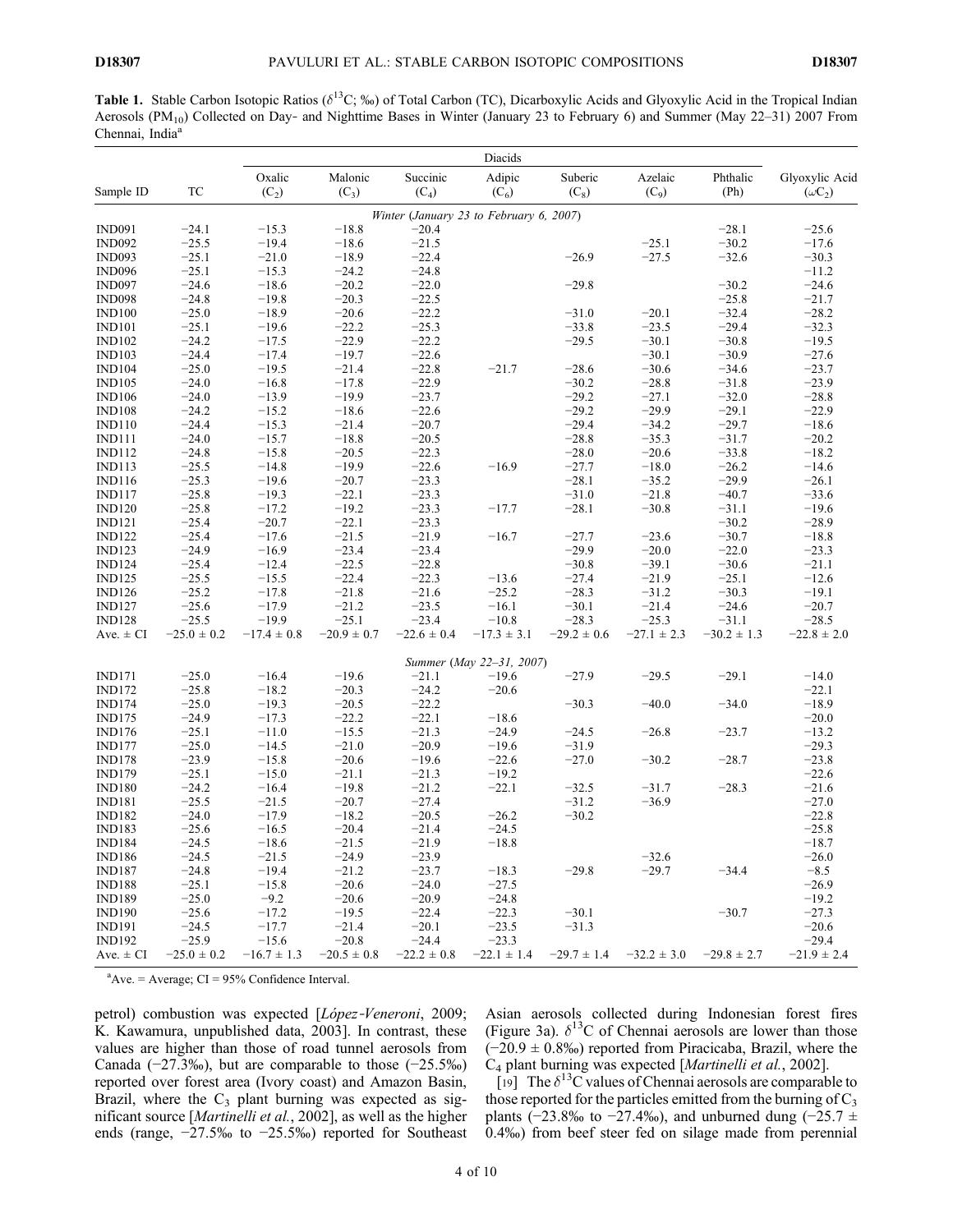

**Figure 2.** Average stable carbon isotopic ratios of total carbon (TC), dicarboxylic acids ( $C_2 - C_9$ ) and glyoxylic acid ( $\omega$ C<sub>2</sub>) in the tropical Indian aerosols (PM<sub>10</sub>) from Chennai, India for day- and nighttime in (a) winter (January 23 to February 6) and (b) summer (May 22–31) 2007. Whiskers indicate the 95% confidence interval.

ryegrass  $(C_3$  plant), but lower than those of the particles emitted from burning of  $C_4$  plants, as well as unburned dung collected from beef steer fed on maize  $(C_4$  plant) (Figure 3b). It is of interest to note that the Chennai aerosols are slightly enriched with  $^{13}$ C than the particles emitted from diesel  $(-26.5\%)$  and fuel oil  $(-26.0\%)$  combustion. Their  $\delta^{13}$ C values are close to those of the particles emitted from regular‐ (−24.5‰) and unleaded‐petrol (−24.2‰) (Figure 3b). In fact, the majority of energy source in transport sector comes from diesel fuels, whose emission factor of  $PM_2$ , is higher  $(4.37 \text{ g kg}^{-1})$  than petrol  $(1.03 \text{ g kg}^{-1})$  in South and Southeast Asia, particularly in India [Reddy and Venkataraman, 2002]. Based on these comparisons and air mass trajectories that arrived in Chennai during the campaigns, we infer that the biofuel (cow-dung) and biomass  $(C_3$  Plants) burnings are the major sources of carbonaceous aerosols in South and Southeast Asia.

## 3.3.  $\delta^{13}$ C of Cow-Dung and Comparison to Chennai Aerosols

[20] As noted before, the use of biofuel, particularly dung cake, for cooking is very common in South and Southeast Asia, which may add a significant amount of carbonaceous aerosols to the atmosphere. The emission factor of  $PM<sub>2.5</sub>$ from the burning of cow‐dung cake in India was reported to be 5.4 g  $kg^{-1}$ , in which TC accounts for 47% of the smoke [Stone et al., 2010]. In order to evaluate the importance of cow‐dung, we analyzed three cow‐dung samples collected from Chennai for TC and  $\delta^{13}$ C. Their TC contents ranged from 31.7% to 39.7% (ave. 34.4%) and their  $\delta^{13}$ C values ranged from −22.4‰ to −26.9‰ (ave. −24.7‰). The dung sample collected in barnyard showed lower  $\delta^{13}C$  (−26.9‰) than that collected on the roadside (−22.4‰), whereas dung cake from commercial vendor showed a medium (−24.9‰). This difference is likely caused by the difference in type of samples rather than the variation of locations, although the sample numbers are limited. The higher  $\delta^{13}$ C value in the dung sample collected on the roadside seems to be reasonable because it should be enriched in  $^{13}$ C during microbial degradation of organic materials [Thullner et al., 2008].

| Chennai (PM10) <sup>a</sup>               | H                                                     | (a)            |
|-------------------------------------------|-------------------------------------------------------|----------------|
| Tokyo (TSP)b                              | ⊢⊕⊣                                                   |                |
| Mexico city (PM2.5 and PM10) <sup>c</sup> |                                                       |                |
| Road Tunnel, Canada (TSP) <sup>d</sup>    |                                                       |                |
| Piracicaba, Brazil (PM2) <sup>e</sup>     | ⊢⊕⊣                                                   |                |
| Amazon Basin, Brazil (PM2) <sup>e</sup>   | ЮН                                                    |                |
| Southeast Asia (PM2.1)f                   |                                                       |                |
| Tai, Ivory coast (TSP)9                   |                                                       |                |
| Lamto, Ivory coast (TSP) <sup>g</sup>     |                                                       |                |
| Fuel oil (PM)h                            | ЮН                                                    | (b)            |
| Diesel (PM)h                              | ЮН                                                    |                |
| Unleaded petrol (PM)h                     | НŪН                                                   |                |
| Regular petrol (PM) <sup>h</sup>          | HOH                                                   |                |
| C4 plants (PM) <sup>i</sup>               |                                                       |                |
| C3 plants (PM) <sup>i</sup>               |                                                       |                |
| Beef (fed on maize)-dung (un-burnt)       |                                                       |                |
| Beef (fed on silage)-dung (un-burnt)      | Ю                                                     |                |
| Cow-dung (un-burnt) <sup>a</sup>          |                                                       |                |
|                                           | $-24$<br>$-28$<br>$-20$<br>$\delta^{13}$ C values (‰) | $-16$<br>$-12$ |

**Figure 3.** Range or mean (including standard deviation) of stable carbon isotope ratios ( $\delta^{13}C$ ) in (a) Chennai aerosols  $(n = 49)$  together with ambient aerosols from different locale influenced by different types of sources and (b) particles emitted from point sources, and unburned beef-dung, together with cow‐dung samples collected from Chennai, India. Footnotes are as follows: This study (footnote a); K. Kawamura, unpublished data, 2003 (footnote b); *López*-Veneroni [2009] (footnote c); Huang et al. [2006] (footnote d); Martinelli et al. [2002] (footnote e); Narukawa et al. [1999] (footnote f); Cachier et al. [1985] (footnote g); Widory et al. [2004] (footnote h); Turekian et al. [1998] (footnote i); Bol et al. [2000] (footnote j).

B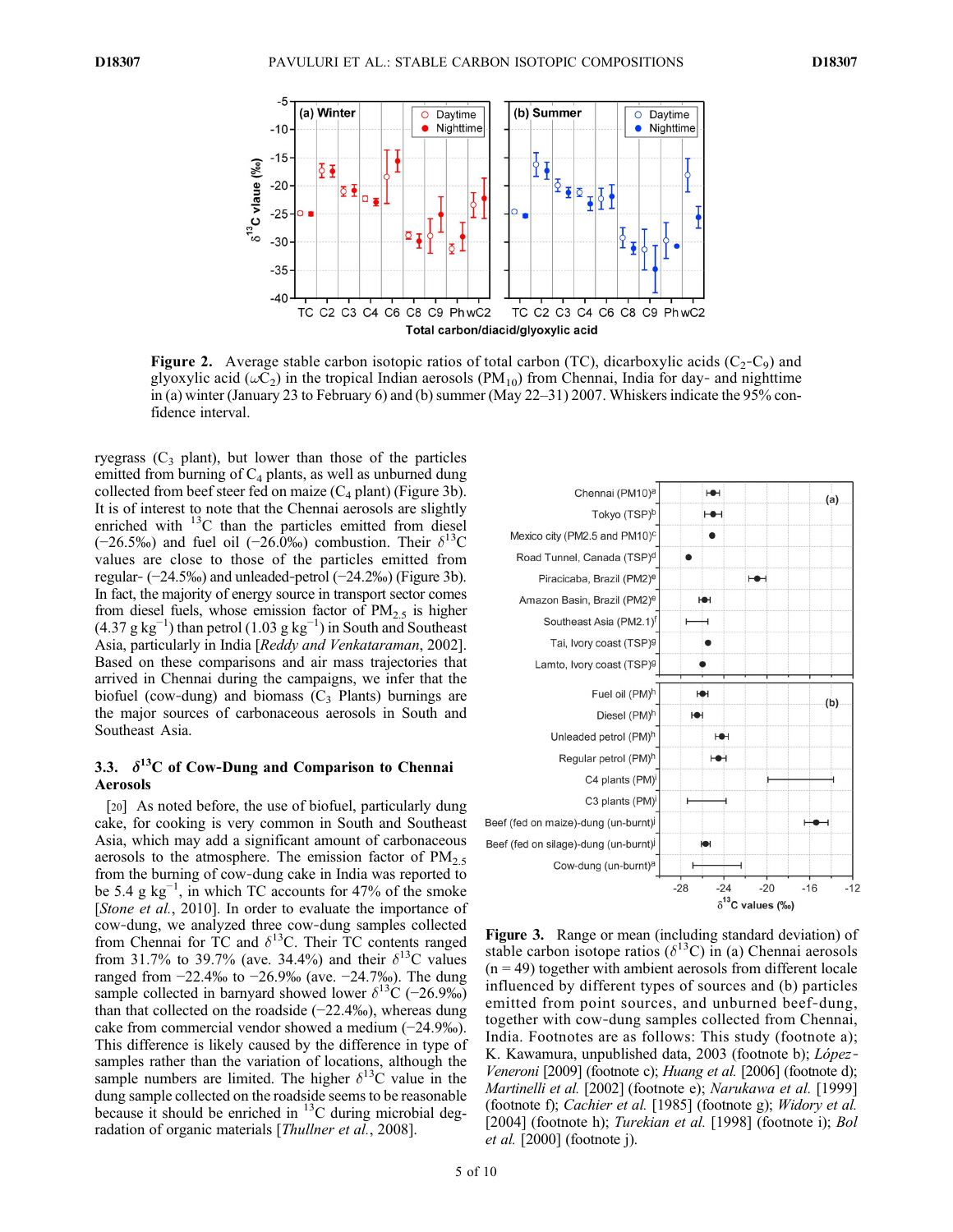

Figure 4. Box-and-whisker plot of stable carbon isotopic ratios ( $\delta^{13}$ C) of diacids (C<sub>2</sub>-C<sub>9</sub>) and glyoxylic acid ( $\omega$ C<sub>2</sub>) in the tropical Indian aerosols  $(PM_{10})$  collected on day- and nighttime bases in winter (January 23 to February 6) and summer (May 22–31) 2007 from Chennai, India. Lower and upper ends of box and the lower and upper bars show the quartiles at 25% and 75% and the whiskers at 10% and 90%, respectively. The cross bar in the box shows the median and open circles show the outliers.

[21] The range of  $\delta^{13}$ C values in Chennai aerosols (−25.9‰ to  $-23.9\%$ ; ave.  $-25.0\%$ ) are within the range of cow-dung samples  $(-22.4\% \text{ to } -26.9\% \text{; ave. } -24.7\% \text{).}$  The average values are very similar. In addition,  $\delta^{13}$ C values in Chennai aerosols are comparable to those  $(-25.7 \pm 0.4\%)$  reported for dung collected from beef steer fed on perennial ryegrass  $(C_3)$ plant) [*Bol et al.*, 2000]. In fact, the enrichment of <sup>13</sup>C in the particles emitted from burning of  $C_3$  plants is minimal (range −0.6‰ to 1.8‰; ave. 0.5‰) [Turekian et al., 1998] and hence, we presume that the enrichment of  $^{13}$ C during cowdung combustion process is also negligible. Thus, these isotopic signatures and comparisons indicate that biofuel (cow‐dung) combustion is a major source of carbonaceous aerosols, in addition to biomass burning, in South and Southeast Asia, although we cannot preclude the contribution from marine sources.

## 3.4.  $\delta^{13}$ C of Dicarboxylic Acids and Glyoxylic Acid – Seasonal Changes

[22] The statistical distributions of  $\delta^{13}$ C values of seven diacids (C<sub>2</sub>-C<sub>9</sub>) and glyoxylic acid ( $\omega$ C<sub>2</sub>) in the tropical Indian aerosols (PM<sub>10</sub>) (n = 49) are shown by box-andwhisker plot in Figure 4. On average, oxalic  $(C_2)$  acid  $(-17.1 \pm 2.5\%)$ ; n = 49) was found to be most enriched with <sup>13</sup>C followed by adipic (C<sub>6</sub>) (-20.6 ± 4.1‰) and malonic (C<sub>3</sub>) acids (−20.8  $\pm$  1.8‰) (Figure 4). The  $\delta^{13}C$ values of three dominant diacids  $(C_2, C_3 \text{ and } C_4)$  ranged from −9.2‰ to −27.4‰ with an average of −17.1‰, −20.8‰ and  $-22.5\%$  (n = 49), respectively. They did not show any significant difference between winter and summer (Table 1). Suberic  $(C_8)$  and phthalic (Ph) acids also did not show a significant change in  $\delta^{13}$ C between winter and summer (Table 1), but they are more depleted with <sup>13</sup>C (−29.4 ± 1.8‰ and  $-30.1 \pm 3.5\%$ , respectively; n = 49) compared to C<sub>2</sub>-C<sub>4</sub> diacids (Figure 4). In contrast, the average  $\delta^{13}$ C values of  $C_6$  and azelaic  $(C_9)$  acids decreased from winter to summer by about 5‰, although the data sets are limited (Table 1).  $\omega C_2$  showed similar  $\delta^{13}$ C values in winter and summer (Table 1) with a higher average of  $-22.4 \pm 5.5\%$  (n = 49).

[23]  $C_6$  diacid is produced in the atmosphere by oxidations of cyclic olefins emitted from fossil fuel combustion [Kawamura et al., 1996]. It can also be produced by photochemical oxidation of biogenic emissions (e.g., oleic acid) and/or higher homologues of diacids [Matsunaga et al., 1999].  $C_9$  diacid is mainly produced by atmospheric oxidation of unsaturated fatty acids emitted from biogenic (marine and terrestrial plants) sources and/or biomass burning [Kawamura et al., 1996]. In fact, the emission of VOCs from tropical plants in India is higher in summer than winter [Padhy and Varshney, 2005]. Conversely, Pavuluri et al. [2010] found higher concentrations of longer-chain  $(C_5$ - $C_{12}$ ) diacids; for example,  $C_6$  and  $C_9$  diacids (ave. 9.4 ng m<sup>-3</sup> and 32 ng m−<sup>3</sup> , respectively) in summer than in winter (ave. 5.7 ng m<sup>-3</sup> and 13 ng m<sup>-3</sup>, respectively); the latter diacid is considered to be immediate secondary product of biogenic organic compounds (i.e., unsaturated fatty acids) [Kawamura et al., 1996; Kawamura et al., 2001] in the tropical Indian aerosols.

[24] Hence, the lower  $\delta^{13}$ C values of C<sub>9</sub> diacid (and C<sub>6</sub> diacid) in summer are seemingly reasonable because  $\delta^{13}$ C values of unsaturated fatty acids emitted from higher plants should be depleted in <sup>13</sup>C as evidenced by  $\delta^{13}$ C values (range,  $-38.5\%$  to  $-32.4\%$ ) of fatty acids from unburned C<sub>3</sub> vegetation [Ballentine et al., 1998]. On the other hand, the high  $\delta^{13}$ C values of C<sub>9</sub> diacid (and C<sub>6</sub> diacid) in winter samples may be associated with biomass burning because the air masses that arrived in Chennai originated from ME/IN/SEA (Figure 1) where biofuel/biomass burning emissions are highly significant [Streets et al., 2003] and because the combustion‐derived fatty acids exhibit an enrichment of 2‰ to 7‰ [Ballentine et al., 1998]. The large enrichment of  $^{13}$ C in  $C_6$  diacid in winter samples (Figure 2a) is apparent, possibly due to the contribution of fossil fuel combustion and burnings of  $C_4$  plants in South and Southeast Asia. In fact, biomass burning starts in January and the atmospheric concentrations of its emissions (e.g., CO) reach to medium level in February and a peak in March in this region [Streets et al., 2003]. Thus, the seasonal changes in  $\delta^{13}$ C of C<sub>9</sub> diacid indicate that the contributions of organics from tropical plant emissions are significant, particularly in summer, in South and Southeast Asia.

# 3.5. Diurnal Shifts in  $\delta^{13}C$  of Diacids and Glyoxylic Acid

[25] Average  $\delta^{13}$ C values of diacids and  $\omega C_2$  varied by  $\geq$  0.5‰ between day- and nighttime in both winter and summer, except for  $\dot{C}_2$  and  $C_3$  diacids in winter (Figure 2). Although the differences are not significant, the observed diurnal shifts are interesting as they showed opposite trends between winter and summer: high  $\delta^{13}$ C values in nighttime in winter and daytime in summer (Figure 2). In addition, short-chain  $(C_2-C_4)$  diacids did not show any diurnal variation in winter (Figure 2a) but showed a little variation in summer (Figure 2b). These diurnal shifts might be driven by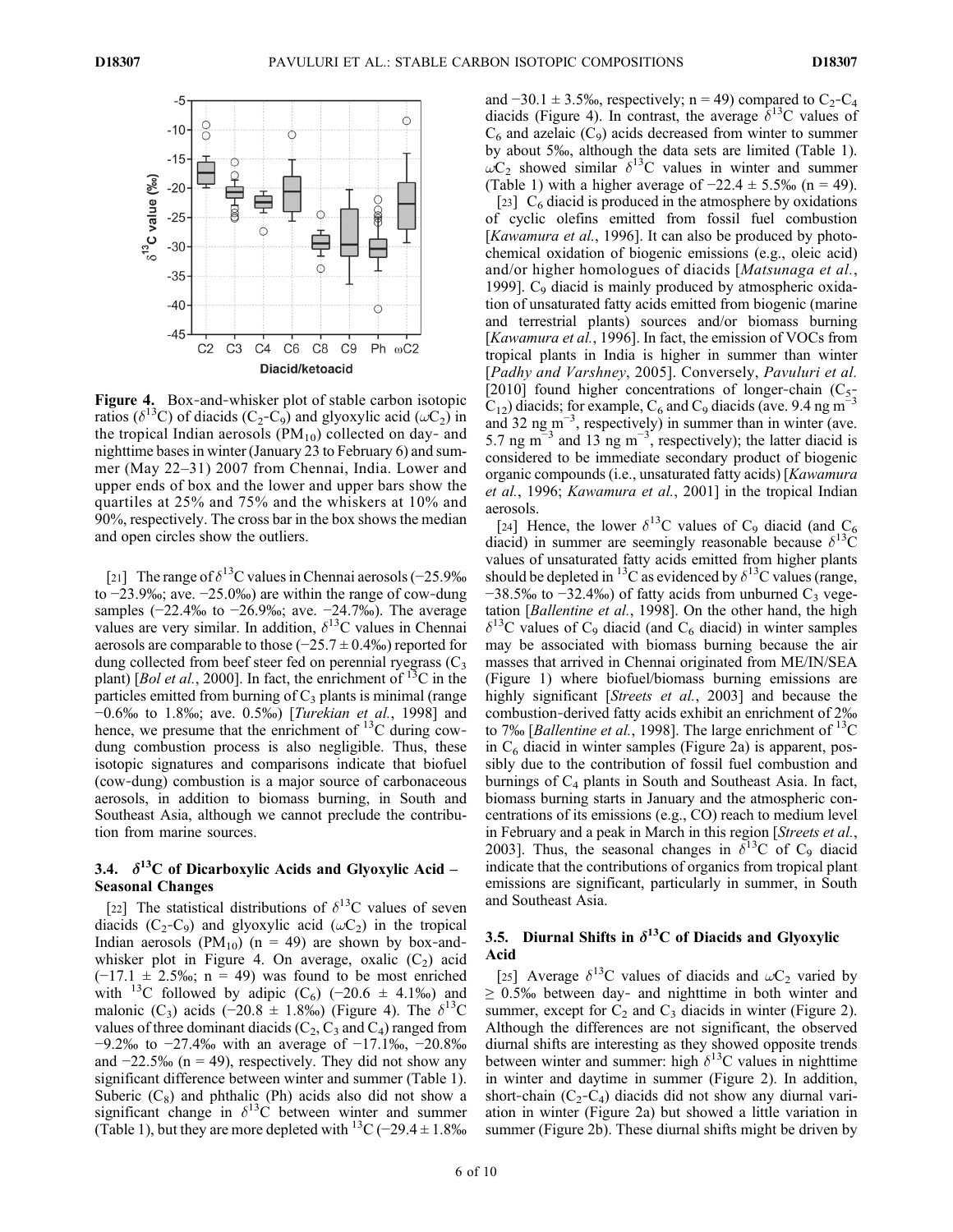

**Figure 5.** Possible photochemical production and degradation pathways of oxalic  $(C_2)$ , malonic  $(C_3)$ , succinic (C<sub>4</sub>) and glyoxylic ( $\omega$ C<sub>2</sub>) acids in the atmosphere [*Kawamura et al.*, 2001; *Kawamura et al.*, 1996; *Lim* et al., 2005; Warneck, 2003].

different origin and photochemical processing of organic aerosols and by land/sea breeze circulation that cause the aloft flow of the marine air masses onshore in daytime and the inland air masses offshore in nighttime [Lu and Turco, 1994; Miller et al., 2003].

[26] In winter, the origin of Chennai aerosols should be similar: biofuel/biomass burning, in both day- and nighttime as the air masses originated from continental region (Figure 1) and hence diurnal variations in  $\delta^{13}$ C could be driven by land/ sea breeze. The onset of the sea breeze in daytime develops the thermal internal boundary layer (TIBL) extending up to 50–100 m above ground level under planetary boundary layer (PBL) at the coast in Chennai region [Srinivas et al., 2007] that restricts the vertical distribution of pollutants. In contrast, the TIBL disappears and the PBL moves down after the onset of land breeze in nighttime. In addition, the oxidant concentration may stay high under nighttime smog condition at surface level [Miller et al., 2003]. Hence the contribution of fresh aerosols (long-chain diacids and  $\omega C_2$ ) produced by in situ photochemical processing of precursors may be significant in daytime whereas in nighttime the contribution of aged aerosols transported from distant sources as well as further processing of aerosols under high oxidant conditions may be significant, leading to  $13C$  enrichment in nighttime.

[27] The enrichment of  $^{13}$ C in all the diacid species, except for  $C_6$ , and  $\omega C_2$  in summer daytime (Figure 2b) could be due to significant contributions of aged marine aerosols as the air masses that arrived in Chennai originated from the Arabian Sea and/or Indian Ocean (Figure 1). In addition, sea breeze brings a lot of marine air masses that mixed with continental air masses transported during previous night, which were subjected to further oxidation process during nighttime, leading to  $13^{\circ}$ C enrichment. On the other hand, the depletion of  $13<sup>13</sup>C$  in those species in summer nighttime might be caused by significant contributions from higher plant emissions, which should have smaller  $\delta^{13}$ C values than those of biofuel/ biomass burning emissions and/or marine aerosols, because land breeze brings lots of inland air masses enriched with fresh aerosols produced during the daytime. As discussed

earlier, the emission of VOCs from tropical plants [*Padhy* and Varshney 2005] and their subsequent contribution to aerosol budget [Pavuluri et al., 2010] is higher in summer than winter in India.

# 3.6. Enrichment of  ${}^{13}C$  in Oxalic Acid: Implication for Photochemical Processing

[28] Unidirectional chemical reactions generally show an enrichment of  ${}^{12}C$  in reaction products with the remaining reactants being isotopically heavier [Hoefs, 1997]. On the other hand, the occurrence of chemical processing within the aerosol causes the enrichment of  $^{13}$ C in the substrate (product retained in particle phase), if some of the reaction products are volatile [Turekian et al., 2003]. Laboratory experiments and ambient measurements have found that the remaining aliphatic/aromatic hydrocarbons including isoprene become more enriched in <sup>13</sup>C after photochemical reactions with OH radicals [Rudolph et al., 2000, 2002, 2003]. In addition, phase partitioning (e.g., gas to particle) of a compound can result in isotopic fractionation [Hoefs, 1997].

[29] The possible photochemical production and degradation pathways of  $C_2$ ,  $C_3$ ,  $C_4$  and  $\omega C_2$  acids are depicted in Figure 5. Kawamura and Ikushima, [1993] proposed that  $C_2$ diacid may be produced in the atmosphere by photochemical oxidations of  $C_3$  diacid that can be produced from  $C_4$  diacid. Glyoxylic acid  $(\omega C_2)$  is an intermediate compound in the formation pathway of  $C_2$  diacid by photooxidation of isoprene [Lim et al., 2005] and other precursor compounds such as aromatic hydrocarbons [Kawamura et al., 1996] and ethyne and/or ethene [*Warneck*, 2003]. Further,  $C_2$  diacid can undergo a decarboxylation reaction by photochemical oxidation in the presence of iron species [Zuo and Hoigne, 1994]. Hence,  $C_2$  diacid that remains in particle phase should be enriched with  $^{13}$ C when the atmospheric aerosols are subjected to significant photochemical processing (e. g., decarboxylation reaction) during long‐range transport. In the oxidative degradation of  $C_4$  and  $C_3$  diacid, similar enrichment of  $^{13}$ C may occur in the remaining diacid.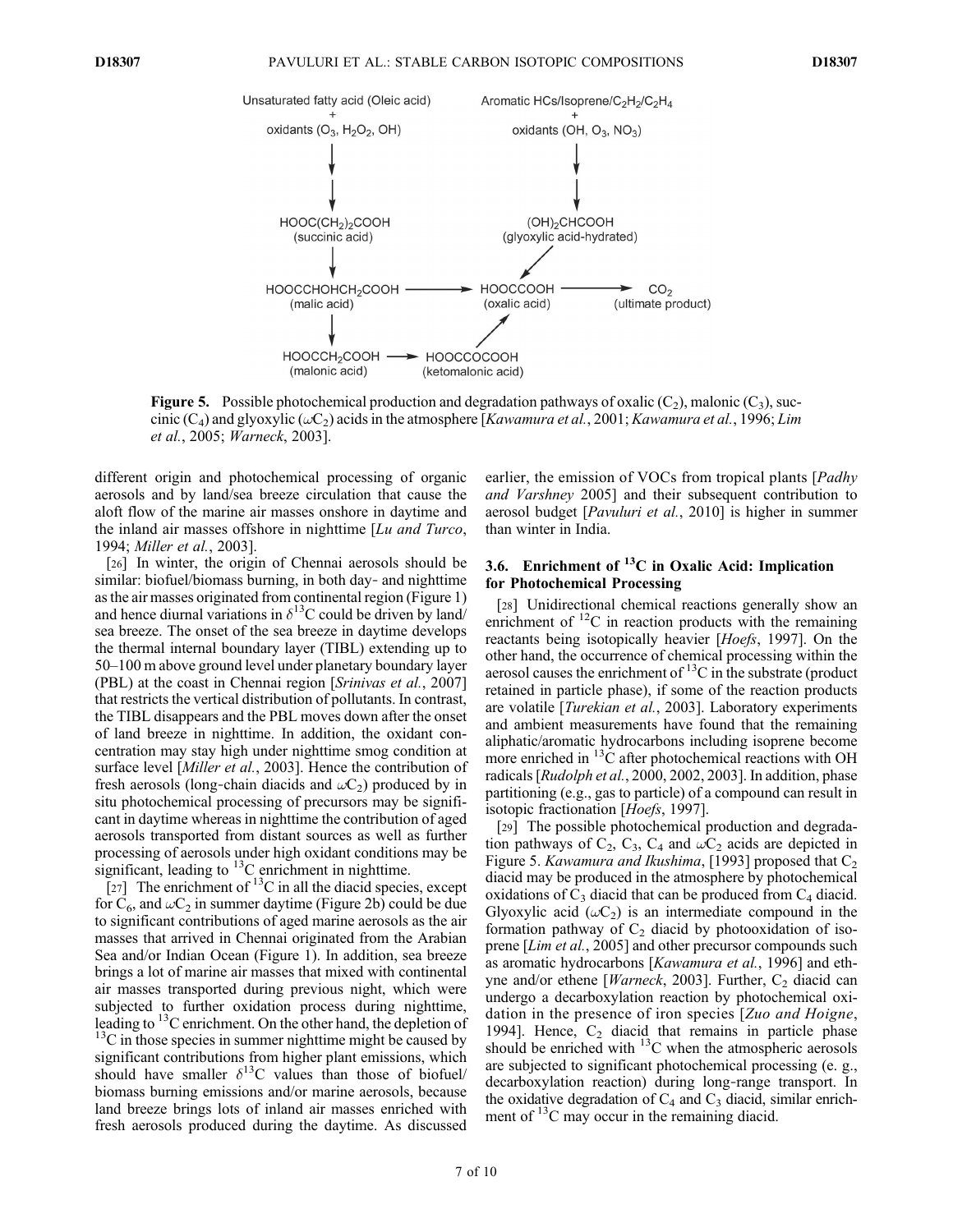

Figure 6. Plot showing the linear relation between concentrations of oxalic  $(C_2)$  acid and its relative abundance to total diacids in the tropical Indian aerosols  $(PM_{10})$  collected from Chennai, India in winter (January 23 to February 6) and summer (May 22–31) 2007. Data from Pavuluri et al. [2010].

[30] As expected, we found an increasing trend in  $\delta^{13}$ C values from  $C_4$  to  $C_2$  diacids in Chennai aerosols, that is, C<sub>2</sub> diacid was more enriched in <sup>13</sup>C than C<sub>3</sub> and C<sub>4</sub> diacids (Table 1 and Figure 4).  $\omega C_2$  also showed fairly higher  $\delta^{13}C$ values, but lower than that of  $C_2$  diacid (Figure 4). Further, the range (−9.2‰ to −27.4‰) and average  $\delta^{13}$ C values of C<sub>2</sub>, C<sub>3</sub> and  $C_4$  diacids (−17.1‰, −20.8‰ and −22.5‰, respectively) in Chennai aerosols are comparable to those reported for remote marine aerosols (range: −9.1‰ to −27.1‰; ave. −16.8‰, −21.5‰ and −20.3‰, respectively) [Wang and Kawamura, 2006] and Sapporo aerosols (range −14.0‰ to −25.3‰; ave. −18.8‰, −21.7‰ and −22.7‰, respectively) [*Aggarwal and Kawamura*, 2008], which were considered as photochemically aged during long‐range atmospheric transport. Thus, the higher  $\delta^{13}$ C in smaller diacids, in particular the large enrichment of  ${}^{13}C$  in  $C_2$  diacid, found in Chennai aerosols (Figure 4) and their comparability to aged aerosols indicate that the Chennai aerosols have significantly been subjected to photochemical processing in the tropical atmosphere during long‐range transport from source regions in South and Southeast Asia.

# 3.7. Relations of  $\delta^{13}C$  of C<sub>2</sub>-C<sub>4</sub> Diacids and  $\omega C_2$ With Proxies for Photochemical Processing

[31] As photochemical breakdown of longer-chain diacids can produce the shorter‐chain diacids in the atmosphere, the relative abundance  $(C_2\%)$  of  $C_2$  diacid, an end product of the chain reactions, has been proposed as a measure of photochemical processing [Kawamura and Sakaguchi, 1999].  $\delta^{13}$ C values of  $C_2$ -C<sub>4</sub> and  $\omega C_2$  acids and  $C_2$ % in Chennai aerosols showed weak mixed (positive and negative) correlations  $(r =$ (−)0.67 to 0.52). Further, the positive correlations found in Chennai aerosols were much weaker than those ( $r^2 = 0.58$ , 0.86 and 0.68, respectively) reported in remote marine aerosols [*Wang and Kawamura*, 2006]. But  $\delta^{13}$ C of C<sub>2</sub> and  $C_3$  diacids in Chennai aerosols (Table 1) are comparable to those  $(-16.8 \pm 0.8\%$  and  $-21.5 \pm 0.6\%$ , respectively) reported in remote marine aerosols [Wang and Kawamura, 2006]. This discrepancy is probably due to differences in the extent of photochemical destruction of diacids and related compounds, which may be quite different between the remote marine and continental atmospheres; that is, differences in mixing processes, removal of oxygenated species and additional input of their precursors along the transport pathway.

[32] In fact, concentrations of  $C_2$  are positively correlated with  $C_2$ % in Chennai aerosols (see Figure 6). This positive correlation indicates that photochemical production of  $C_2$  was more pronounced than its photochemical destruction in the Chennai aerosols, being opposite to that reported in remote marine aerosols [*Wang and Kawamura*, 2006]. This is reasonable because the air masses that arrived in Chennai might be mixed with fresh precursors along the transport pathway as they passed over the continents (Figure 1) where the biofuel/ biomass burning emissions are significant, whereas in the case of remote marine aerosols, the additional input of primary precursors (except marine biota emissions) may be minor. Hence, the relations between  $\delta^{13}$ C of diacids and C<sub>2</sub>% may be varied depending on the availability of primary precursors in the continental atmosphere, although the photochemical processing is significant.

[33] On the other hand, the ratio of water-soluble organic carbon (WSOC) to organic carbon (OC) has also been proposed as a measure of photochemical processing [Aggarwal and Kawamura, 2009; Yang et al., 2004] because prolonged photochemical oxidation of organics results in secondary organic aerosol (SOA) enriched with polar (watersoluble) compounds.  $\delta^{13}$ C of C<sub>2</sub>-C<sub>4</sub> and  $\omega$ C<sub>2</sub> acids showed a positive correlation ( $r = up$  to 0.44) with WSOC/OC ratio, except for three cases;  $C_2$  and  $C_3$  in summer day- and nighttime, respectively, and  $\omega C_2$  in summer daytime. The correlation coefficients found between  $\delta^{13}$ C of C<sub>2</sub>, C<sub>3</sub> and C4 diacids and WSOC/OC ratio in Chennai aerosols are comparable to those  $(r = 0.51, 0.55, 0.52,$  respectively) reported for Sapporo aerosols, which were considered as photochemically aged during long‐range atmospheric transport [Aggarwal and Kawamura, 2008].

[34] The weak negative correlations between  $\delta^{13}$ C values of diacids and WSOC/OC ratios were driven by a large enrichment of  $^{13}$ C in C<sub>2</sub> diacid in two samples (IND176 and IND189; Table 1) and a depletion of  $^{13}$ C in C<sub>3</sub> diacid in one sample (IND186; Table 1), probably due to an additional input from unknown sources that could affect the  $\delta^{13}$ C. Unfortunately, additional information such as ozone is not available to discuss further. The negative correlation between  $\delta^{13}$ C of  $\omega C_2$  and WSOC/OC ratio that was driven by few samples may be attributed to the differences in origin of aerosols as the air masses are mixed; marine and continental. Because the precursors of  $\omega C_2$  (Figure 5) may be emitted from marine biota, higher plants and anthropogenic sources, glyoxylic acid may give different  $\delta^{13}$ C values (Figure 4).

#### 4. Summary and Conclusions

[35] The tropical Indian aerosols  $(PM_{10})$  collected on day‐ and nighttime bases in winter and summer, 2007 from Chennai were studied for stable carbon isotopic ratios ( $\delta^{13}$ C) of TC, diacids and  $\omega C_2$ .  $\delta^{13}$ C values of TC, diacids (except and C<sub>9</sub>) and  $\omega$ C<sub>2</sub> did not vary from winter to summer. The  $\delta^{13}$ C values of TC in Chennai aerosols were similar to those of unburned cow‐dung collected from Chennai as well as the dung collected from beef steer fed on silage  $(C_3$  plant).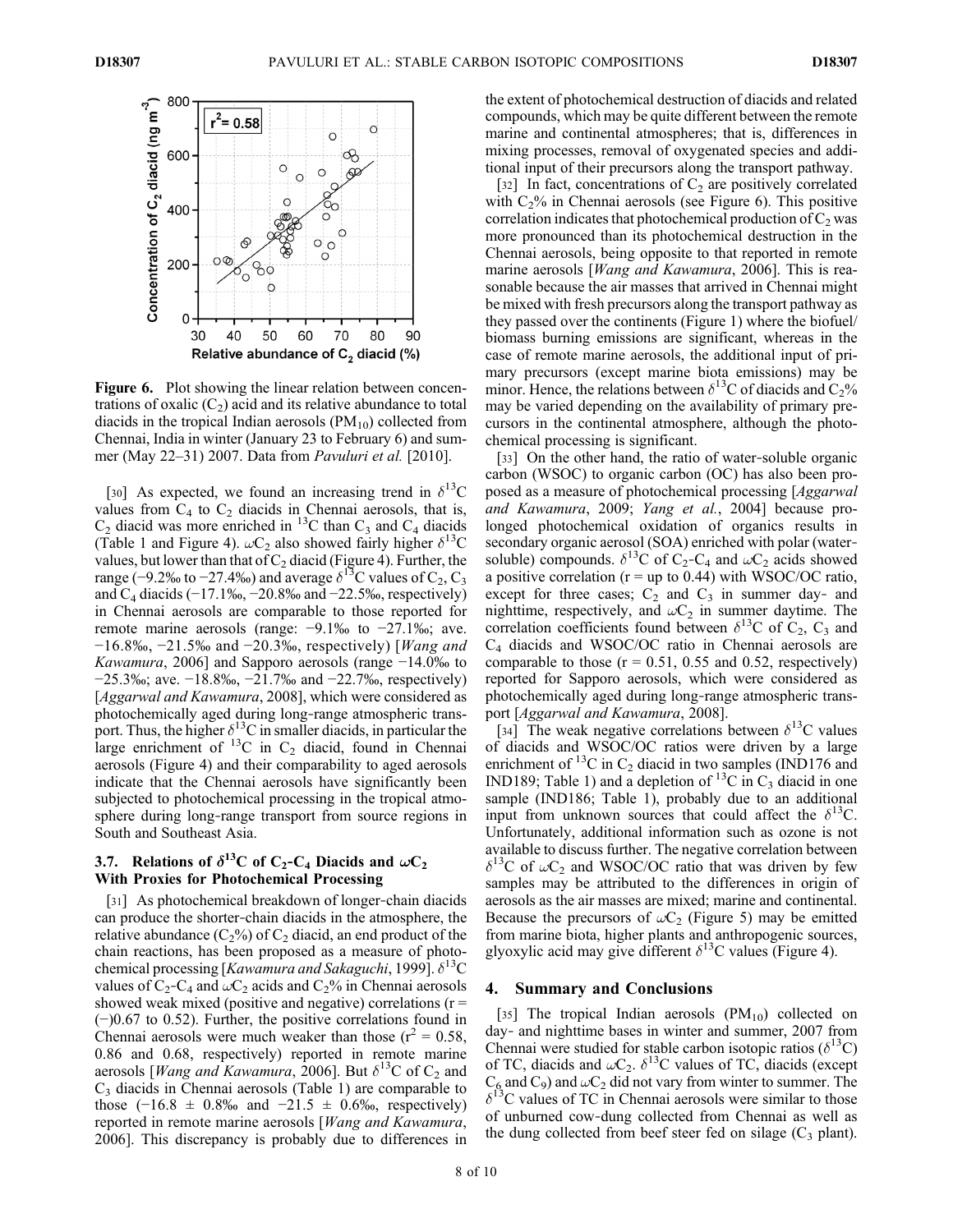Furthermore, they were comparable to  $\delta^{13}$ C values of the particles emitted from the burning of  $C_3$  plants. These findings together with air mass trajectories infer that biofuel/ biomass burning are the major sources of aerosol carbon in South and Southeast Asia. C<sub>2</sub> diacid showed higher  $\delta^{13}C$ values than other species, suggesting photochemical processing of organic aerosols.  $\delta^{13}$ C of all the species, except for C<sub>2</sub> and  $C_3$  diacids in winter, showed a weak diurnal variation.  $C_4$ - $C_2$  diacids showed an increasing trend in  $\delta^{13}$ C values with a decrease in carbon numbers due to the 13C enrichment of small diacids during photochemical breakdown.  $\omega C_2$  also showed fairly large  $\delta^{13}C$  but smaller than that of  $C_2$  diacid. In addition, the seasonal changes in  $\delta^{13}$ C values of C<sub>9</sub> diacid suggest significant contributions of organic aerosols from higher plant emissions, particularly in summer. The diurnal variations in  $\delta^{13}$ C of the species indicate the role of land/sea breeze at the Chennai coast and also the differences in emission sources. A large enrichment of  $^{13}$ C in C<sub>2</sub> diacid, positive correlations between  $\delta^{13}$ C values of C<sub>2</sub>-C<sub>4</sub> and  $\omega$ C<sub>2</sub> acids and WSOC/OC ratios, in most of the cases, imply that the Chennai aerosols have been subjected to significant photochemical processing in the tropical atmosphere during long‐range transport from source regions.

[36] Acknowledgments. This study was partly supported by a grantin‐aid 19204055 from the Japan Society for the Promotion of Science (JSPS) and the Environment Research and Technology Development Fund (B‐0903) of the Ministry of the Environment, Japan. We appreciate the financial support of a JSPS Fellowship to C. M. P. We also thank R. A. Damodar and K. Jagannathan for their support in the sample collection.

#### References

- Aggarwal, S. G., and K. Kawamura (2008), Molecular distributions and stable carbon isotopic compositions of dicarboxylic acids and related compounds in aerosols from Sapporo, Japan: Implications for photochemical aging during long-range atmospheric transport, J. Geophys. Res., 113, D14301, doi:10.1029/2007JD009365.
- Aggarwal, S. G., and K. Kawamura (2009), Carbonaceous and inorganic composition in long‐range transported aerosols over northern Japan: Implications for aging of water-soluble organic fraction, Atmos. Environ., 43, 2532–2540, doi:10.1016/j.atmosenv.2009.02.032.
- Ballentine, D., S. A. Macko, and V. C. Turekian (1998), Variability of stable carbon isotopic compositions in individual fatty acids from combustion of  $C_4$  and  $C_3$  plants: Implications for biomass burning, *Chem.* Geol., 152, 151–161, doi:10.1016/S0009-2541(98)00103-X.
- Baltensperger, U., et al. (2008), Combined determination of the chemical composition and of health effects of secondary organic aerosols: The POYSOA project, J. Aerosol Med. Pulm. Drug Delivery, 21(1), 145–154, doi:10.1089/jamp.2007.0655.
- Bol, R., W. Amelung, C. Friedrich, and N. Ostle (2000), Tracing dung-<br>derived carbon in temperature grassland using <sup>13</sup>C natural abundance measurements, Soil Biol. Biochem., 32, 1337-1343, doi:10.1016/ S0038-0717(00)00022-5.
- Cachier, H., P. Buat‐Menard, M. Fontugne, and J. Rancher (1985), Source terms and source strengths of the carbonaceous aerosol in the tropics, J. Atmos. Chem., 3, 469–489, doi:10.1007/BF00053872.
- Chesselet, R., M. Fontugne, P. Buat‐Ménard, U. Ezat, and C. E. Lambert (1981), The origin of particulate organic carbon in the atmosphere as indicated by its stable carbon isotopic composition, Geophys. Res. Lett., 8(4), 345–348, doi:10.1029/GL008i004p00345.
- Fang, J., K. Kawamura, and K. Matsumoto (2002), Carbon isotopic composition of fatty acids in the marine aerosols from the western North Pacific: Implication for the source and atmospheric transport, *Environ*. Sci. Technol., 36, 2598-2604, doi:10.1021/es015863m.
- Gustafsson, Ö., M. Krusa, Z. Zencak, R. J. Sheesley, L. Granat, E. Engstöm, P. S. Praveen, P. S. P. Rao, C. Leck, and H. Rodhe (2009), Brown clouds over South Asia: Biomass or fossil fuel combustion?, Science, 323, 495–498, doi:10.1126/science.1164857.
- Hoefs, J. (1997), Stable Isotope Geochemistry, Springer, New York.
- Huang, L., J. R. Brook, W. Zhang, S. M. Li, L. Graham, D. Ernst, A. Chivulescu, and G. Lu (2006), Stable isotope measurements of carbon fractions (OC/EC) in airborne particulate: A new dimension for source characterization and apportionment, Atmos. Environ., 40, 2690–2705, doi:10.1016/j.atmosenv.2005.11.062.
- Kawamura, K. (1993), Identification of C<sub>2</sub>-C<sub>10</sub>  $\omega$ -oxocarboxylic acids, pyruvic acid, and  $C_2-C_3$   $\alpha$ -dicarbonyls in wet precipitation and aerosol samples by capillary GC and GC-MS, Anal. Chem., 65, 3505–3511, doi:10.1021/ac00071a030.
- Kawamura, K., and K. Ikushima (1993), Seasonal changes in the distribution of dicarboxylic acids in the urban atmosphere, Environ. Sci. Technol., 27, 2227–2235, doi:10.1021/es00047a033.
- Kawamura, K., and I. R. Kaplan (1987), Motor exhaust emissions as a primary source for dicarboxylic acids in Los Angeles ambient air, Environ. Sci. Technol., 21, 105–110, doi:10.1021/es00155a014.
- Kawamura, K., and F. Sakaguchi (1999), Molecular distributions of water‐ soluble dicarboxylic acids in marine aerosols over the Pacific Ocean including tropics, J. Geophys. Res., 104(D3), 3501–3509, doi:10.1029/ 1998JD100041.
- Kawamura, K., and K. Usukura (1993), Distributions of low molecular weight dicarboxylic acids in the North Pacific aerosol samples, J. Oceanogr., 49, 271–283, doi:10.1007/BF02269565.
- Kawamura, K., and T. Watanabe (2004), Determination of stable carbon isotopic compositions of low molecular weight dicarboxylic acids and ketocarboxylic acids in atmospheric aerosol and snow samples, Anal. Chem., 76, 5762–5768, doi:10.1021/ac049491m.
- Kawamura, K., and O. Yasui (2005), Diurnal changes in the distribution of dicarboxylic acids, ketocarboxylic acids and dicarbonyls in the urban Tokyo atmosphere, Atmos. Environ., 39, 1945–1960, doi:10.1016/j. atmosenv.2004.12.014.
- Kawamura, K., H. Kasukabe, and L. A. Barrie (1996), Source and reaction pathways of dicarboxylic acids and dicarbonyls in Arctic aerosols: One year of observations, Atmos. Environ., 30, 1709–1722, doi:10.1016/ 1352-2310(95)00395-9.
- Kawamura, K., K. Yokoyama, Y. Fujii, and O. Watanabe (2001), A Greenland ice core record of low molecular weight dicarboxylic acids, ketocarboxylic acids, and  $\alpha$ -dicarbonyls: A trend from Little Ice Age to the present (1540 to 1989 A.D.), J. Geophys. Res., 106(D1), 1331–1345, doi:10.1029/2000JD900465.
- Kawamura, K., Y. Imai, and L. A. Barrie (2005), Photochemical production and loss of organic acids in high Arctic aerosols during long‐range transport and polar sunrise depletion events, Atmos. Environ., 39, 599–614, doi:10.1016/j.atmosenv.2004.10.020.
- Kundu, S., K. Kawamura, T. W. Andreae, A. Hoffer, and M. O. Andreae (2010), Molecular distributions of dicarboxylic acids, ketocarboxylic acids and  $\alpha$ -dicarbonyls in biomass burning aerosols: Implications for photochemical production and degradation in smoke layers, Atmos. Chem. Phys., 10, 2209–2225, doi:10.5194/acp-10-2209-2010.
- Lelieveld, J., et al. (2001), The Indian Ocean experiment: Widespread air pollution from South and Southeast Asia, Science, 291, 1031–1036, doi:10.1126/science.1057103.
- Lim, H.‐J., A. G. Carlton, and B. J. Turpin (2005), Isoprene forms secondary organic aerosol through cloud processing: Model simulations, Environ. Sci. Technol., 39, 4441–4446, doi:10.1021/es048039h.
- López‐Veneroni, D. (2009), The stable carbon isotope composition of  $PM_{2.5}$  and  $PM_{10}$  in Mexico City Metropolitan area air, Atmos. Environ., 43, 4491–4502, doi:10.1016/j.atmosenv.2009.06.036.
- Lu, R., and R. P. Turco (1994), Air pollutant transport in a coastal environment. Part I: Two-dimensional simulations of sea-breeze and mountain effects, J. Atmos. Sci., 51(15), 2285–2308, doi:10.1175/ 1520-0469(1994)051<2285:APTIAC>2.0.CO;2.
- Maria, S. F., L. M. Russel, M. K. Gilles, and S. C. B. Myneni (2004), Organic aerosol growth mechanisms and their climate‐forcing implications, Science, 306(5703), 1921–1924, doi:10.1126/science.1103491.
- Martinelli, L. A., P. B. Camargo, L. B. L. S. Lara, R. L. Victoria, and P. Artaxo (2002), Stable carbon and nitrogen isotopic composition of bulk aerosol particles in a C4 plant landscape of southeast Brazil, Atmos. Environ., 36, 2427–2432, doi:10.1016/S1352-2310(01)00454-X.
- Matsunaga, S., K. Kawamura, T. Nakatsuka, and N. Ohkouchi (1999), Preliminary study on laboratory photochemical formation of low molecular weight dicarboxylic acids from unsaturated fatty acid (oleic acid), Res. Org. Geochem., 14, 19–25.
- Miller, S. T. K., B. D. Keim, R. W. Talbot, and H. Mao (2003), Sea breeze: Structure, forecasting, and impacts, Rev. Geophys., 41(3), 1011, doi:10.1029/2003RG000124.
- Narukawa, M., K. Kawamura, N. Takeuchi, and T. Nakajima (1999), Distributions of dicarboxylic acids and carbon isotopic compositions in aerosols from 1997 Indonesian forest fires, Geophys. Res. Lett., 26(20), 3101–3104, doi:10.1029/1999GL010810.